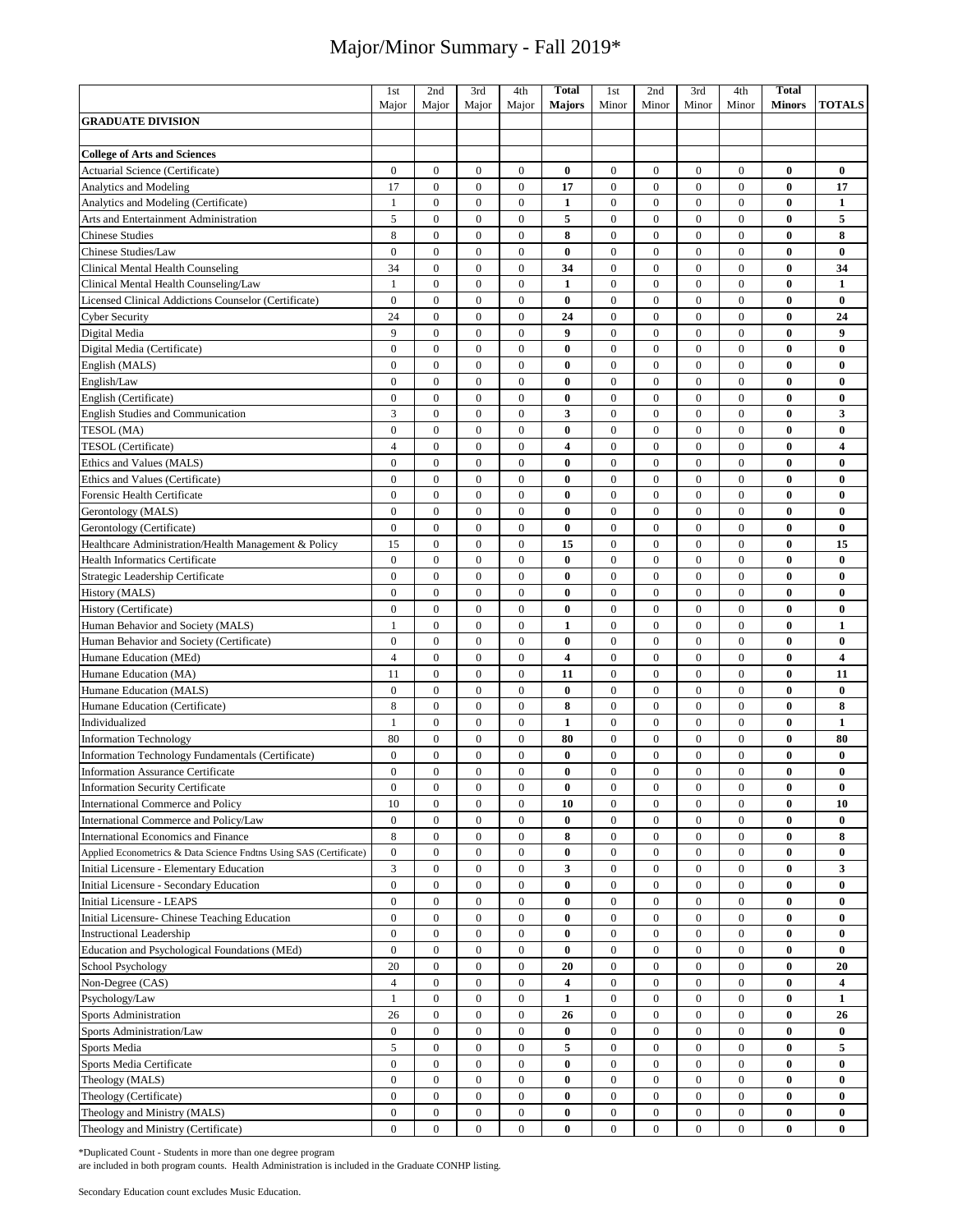|                                                  | 1st              | 2nd              | 3rd                                | 4th              | <b>Total</b>     | 1st              | 2nd              | 3rd              | 4th              | <b>Total</b>            |               |
|--------------------------------------------------|------------------|------------------|------------------------------------|------------------|------------------|------------------|------------------|------------------|------------------|-------------------------|---------------|
|                                                  | Major            | Major            | Major                              | Major            | <b>Majors</b>    | Minor            | Minor            | Minor            | Minor            | <b>Minors</b>           | <b>TOTALS</b> |
|                                                  |                  |                  |                                    |                  |                  |                  |                  |                  |                  |                         |               |
| <b>College of Business</b>                       |                  |                  |                                    |                  |                  |                  |                  |                  |                  |                         |               |
| <b>Business</b>                                  | 48               | $\boldsymbol{0}$ | $\boldsymbol{0}$                   | $\boldsymbol{0}$ | 48               | $\boldsymbol{0}$ | $\boldsymbol{0}$ | $\boldsymbol{0}$ | $\boldsymbol{0}$ | $\bf{0}$                | 48            |
| <b>Business Decision-Making Certificate</b>      | 16               | $\boldsymbol{0}$ | $\boldsymbol{0}$                   | $\boldsymbol{0}$ | 16               | $\mathbf{0}$     | $\boldsymbol{0}$ | $\mathbf{0}$     | $\overline{0}$   | $\bf{0}$                | 16            |
| <b>Business Intelligence Certificate</b>         | $\boldsymbol{0}$ | $\boldsymbol{0}$ | $\boldsymbol{0}$                   | $\boldsymbol{0}$ | $\bf{0}$         | $\boldsymbol{0}$ | $\boldsymbol{0}$ | $\boldsymbol{0}$ | $\boldsymbol{0}$ | $\bf{0}$                | $\bf{0}$      |
| Business/Law                                     | $\overline{0}$   | $\boldsymbol{0}$ | $\boldsymbol{0}$                   | $\boldsymbol{0}$ | $\bf{0}$         | $\boldsymbol{0}$ | $\boldsymbol{0}$ | $\boldsymbol{0}$ | $\boldsymbol{0}$ | $\bf{0}$                | $\bf{0}$      |
| <b>Engineering Management</b>                    | 3                | $\boldsymbol{0}$ | $\boldsymbol{0}$                   | $\boldsymbol{0}$ | 3                | $\boldsymbol{0}$ | $\boldsymbol{0}$ | $\boldsymbol{0}$ | $\boldsymbol{0}$ | $\bf{0}$                | 3             |
| Enterprise Resource Planning with SAP            | $\overline{0}$   | $\boldsymbol{0}$ | $\boldsymbol{0}$                   | $\mathbf{0}$     | $\bf{0}$         | $\boldsymbol{0}$ | $\boldsymbol{0}$ | $\boldsymbol{0}$ | $\overline{0}$   | $\bf{0}$                | $\bf{0}$      |
| Entrepreneurship Certificate                     | $\overline{0}$   | $\overline{0}$   | $\boldsymbol{0}$                   | $\boldsymbol{0}$ | $\bf{0}$         | $\boldsymbol{0}$ | $\boldsymbol{0}$ | $\mathbf{0}$     | $\mathbf{0}$     | $\bf{0}$                | $\bf{0}$      |
| Finance Certificate                              | $\overline{0}$   | $\overline{0}$   | $\overline{0}$                     | $\overline{0}$   | $\bf{0}$         | $\boldsymbol{0}$ | $\boldsymbol{0}$ | $\mathbf{0}$     | $\mathbf{0}$     | $\bf{0}$                | $\bf{0}$      |
| <b>General Business Certificate</b>              | 5                | $\boldsymbol{0}$ | $\boldsymbol{0}$                   | $\boldsymbol{0}$ | 5                | $\boldsymbol{0}$ | $\boldsymbol{0}$ | $\boldsymbol{0}$ | $\boldsymbol{0}$ | $\bf{0}$                | 5             |
| Leading the Global Enterprise Certifcate         | 16               | $\boldsymbol{0}$ | $\boldsymbol{0}$                   | $\boldsymbol{0}$ | 16               | $\boldsymbol{0}$ | $\boldsymbol{0}$ | $\boldsymbol{0}$ | $\mathbf{0}$     | $\bf{0}$                | 16            |
| Management Certificate                           | 8                | $\mathbf{0}$     | $\boldsymbol{0}$                   | $\boldsymbol{0}$ | 8                | $\boldsymbol{0}$ | $\mathbf{0}$     | $\mathbf{0}$     | $\mathbf{0}$     | $\bf{0}$                | 8             |
| Marketing Certificate                            | $\boldsymbol{0}$ | $\boldsymbol{0}$ | $\boldsymbol{0}$                   | $\boldsymbol{0}$ | $\bf{0}$         | $\boldsymbol{0}$ | $\boldsymbol{0}$ | $\mathbf{0}$     | $\mathbf{0}$     | $\bf{0}$                | $\bf{0}$      |
| Sustainability Certificate                       | $\boldsymbol{0}$ | $\boldsymbol{0}$ | $\boldsymbol{0}$                   | $\boldsymbol{0}$ | $\bf{0}$         | $\boldsymbol{0}$ | $\boldsymbol{0}$ | $\mathbf{0}$     | $\mathbf{0}$     | $\bf{0}$                | $\bf{0}$      |
|                                                  |                  |                  |                                    |                  |                  |                  |                  |                  |                  |                         |               |
| <b>College of Nursing and Health Professions</b> |                  |                  |                                    |                  |                  |                  |                  |                  |                  |                         |               |
| Doctor of Nursing Practice                       | 47               | $\boldsymbol{0}$ | $\boldsymbol{0}$                   | $\boldsymbol{0}$ | 47               | $\boldsymbol{0}$ | $\boldsymbol{0}$ | $\boldsymbol{0}$ | $\boldsymbol{0}$ | $\bf{0}$                | 47            |
| Post-MSN Doctorate in Nursing Practice           | 12               | $\boldsymbol{0}$ | $\boldsymbol{0}$                   | $\boldsymbol{0}$ | 12               | $\boldsymbol{0}$ | $\boldsymbol{0}$ | $\boldsymbol{0}$ | $\boldsymbol{0}$ | $\bf{0}$                | 12            |
| Post-Professional Occupational Therapy Doctorate | 8                | $\boldsymbol{0}$ | $\boldsymbol{0}$                   | $\boldsymbol{0}$ | 8                | $\boldsymbol{0}$ | $\boldsymbol{0}$ | $\boldsymbol{0}$ | $\boldsymbol{0}$ | $\bf{0}$                | 8             |
| <b>Health Administration</b>                     | 19               | $\boldsymbol{0}$ | $\boldsymbol{0}$                   | $\boldsymbol{0}$ | 19               | $\boldsymbol{0}$ | $\boldsymbol{0}$ | $\boldsymbol{0}$ | $\boldsymbol{0}$ | $\bf{0}$                | 19            |
| Joint MSN/MHA                                    | $\mathbf{1}$     | $\boldsymbol{0}$ | $\boldsymbol{0}$                   | $\boldsymbol{0}$ | $\mathbf{1}$     | $\boldsymbol{0}$ | $\boldsymbol{0}$ | $\mathbf{0}$     | $\overline{0}$   | $\bf{0}$                | $\mathbf{1}$  |
| <b>MSN: Nurse Educator</b>                       | 11               | $\boldsymbol{0}$ | $\boldsymbol{0}$                   | $\boldsymbol{0}$ | 11               | $\boldsymbol{0}$ | $\boldsymbol{0}$ | $\boldsymbol{0}$ | $\boldsymbol{0}$ | $\bf{0}$                | 11            |
| Non-Degree (CON)                                 | 1                | $\boldsymbol{0}$ | $\boldsymbol{0}$                   | $\boldsymbol{0}$ |                  | $\boldsymbol{0}$ | $\boldsymbol{0}$ | $\boldsymbol{0}$ | $\boldsymbol{0}$ | $\bf{0}$                |               |
|                                                  |                  |                  |                                    |                  | 1                |                  |                  |                  |                  |                         | 1             |
| Nursing Education Certificate                    | $\boldsymbol{0}$ | $\boldsymbol{0}$ | $\boldsymbol{0}$                   | $\boldsymbol{0}$ | 0                | $\boldsymbol{0}$ | $\boldsymbol{0}$ | $\boldsymbol{0}$ | $\boldsymbol{0}$ | $\bf{0}$                | $\bf{0}$      |
| Physician Assistant Studies                      | 47               | $\boldsymbol{0}$ | $\boldsymbol{0}$<br>$\overline{0}$ | $\boldsymbol{0}$ | 47               | $\boldsymbol{0}$ | $\boldsymbol{0}$ | $\boldsymbol{0}$ | $\boldsymbol{0}$ | $\bf{0}$                | 47            |
| Public Health                                    | 1                | $\mathbf{0}$     |                                    | $\overline{0}$   | $\mathbf{1}$     | $\overline{0}$   | $\mathbf{0}$     | $\mathbf{0}$     | $\overline{0}$   | $\bf{0}$                | $\mathbf{1}$  |
|                                                  |                  |                  |                                    |                  |                  |                  |                  |                  |                  |                         |               |
| <b>Graduate Division Totals</b>                  | 546              | $\boldsymbol{0}$ | $\boldsymbol{0}$                   | $\boldsymbol{0}$ | 546              | $\mathbf{0}$     | $\mathbf{0}$     | $\mathbf{0}$     | $\Omega$         | $\bf{0}$                | 546           |
|                                                  |                  |                  |                                    |                  |                  |                  |                  |                  |                  |                         |               |
| <b>LAW DIVISION</b>                              |                  |                  |                                    |                  |                  |                  |                  |                  |                  |                         |               |
|                                                  |                  |                  |                                    |                  |                  |                  |                  |                  |                  |                         |               |
| Law                                              | 13               | $\boldsymbol{0}$ | $\boldsymbol{0}$                   | $\boldsymbol{0}$ | 13               | $\boldsymbol{0}$ | $\boldsymbol{0}$ | $\boldsymbol{0}$ | $\boldsymbol{0}$ | $\bf{0}$                | 13            |
| Law/MA                                           | $\boldsymbol{0}$ | $\boldsymbol{0}$ | $\boldsymbol{0}$                   | $\boldsymbol{0}$ | $\bf{0}$         | $\boldsymbol{0}$ | $\boldsymbol{0}$ | $\boldsymbol{0}$ | $\boldsymbol{0}$ | $\bf{0}$                | $\pmb{0}$     |
| Law/MBA                                          | $\overline{c}$   | $\boldsymbol{0}$ | $\boldsymbol{0}$                   | $\mathbf{0}$     | $\boldsymbol{2}$ | $\boldsymbol{0}$ | $\boldsymbol{0}$ | $\boldsymbol{0}$ | $\mathbf{0}$     | $\bf{0}$                | $\mathbf 2$   |
| Law/MS                                           | $\boldsymbol{0}$ | $\boldsymbol{0}$ | $\boldsymbol{0}$                   | $\boldsymbol{0}$ | $\bf{0}$         | $\boldsymbol{0}$ | $\boldsymbol{0}$ | $\boldsymbol{0}$ | $\mathbf{0}$     | $\bf{0}$                | $\bf{0}$      |
| Law/MALS                                         | $\overline{0}$   | $\boldsymbol{0}$ | $\boldsymbol{0}$                   | $\boldsymbol{0}$ | $\bf{0}$         | $\boldsymbol{0}$ | $\boldsymbol{0}$ | $\boldsymbol{0}$ | $\boldsymbol{0}$ | $\bf{0}$                | $\bf{0}$      |
| Law (Part-Time)                                  | $\mathbf{1}$     | $\boldsymbol{0}$ | $\boldsymbol{0}$                   | $\boldsymbol{0}$ | $\mathbf{1}$     | $\boldsymbol{0}$ | $\boldsymbol{0}$ | $\boldsymbol{0}$ | $\boldsymbol{0}$ | $\bf{0}$                | $\mathbf{1}$  |
| Master of Laws                                   | $\mathbf{0}$     | $\boldsymbol{0}$ | $\boldsymbol{0}$                   | $\boldsymbol{0}$ | $\bf{0}$         | $\boldsymbol{0}$ | $\mathbf{0}$     | $\mathbf{0}$     | $\mathbf{0}$     | $\bf{0}$                | $\bf{0}$      |
|                                                  |                  |                  |                                    |                  |                  |                  |                  |                  |                  |                         |               |
| <b>Law Division Totals</b>                       | 16               | $\boldsymbol{0}$ | $\mathbf{0}$                       | $\mathbf{0}$     | 16               | $\boldsymbol{0}$ | $\boldsymbol{0}$ | $\mathbf{0}$     | $\mathbf{0}$     | $\bf{0}$                | 16            |
|                                                  |                  |                  |                                    |                  |                  |                  |                  |                  |                  |                         |               |
| UNDERGRADUATE DIVISION                           |                  |                  |                                    |                  |                  |                  |                  |                  |                  |                         |               |
|                                                  |                  |                  |                                    |                  |                  |                  |                  |                  |                  |                         |               |
| <b>College of Arts and Sciences</b>              |                  |                  |                                    |                  |                  |                  |                  |                  |                  |                         |               |
| Applied Statistics (Minor)                       | $\overline{0}$   | $\mathbf{0}$     | $\boldsymbol{0}$                   | $\overline{0}$   | $\bf{0}$         | $\overline{4}$   | $\mathbf{2}$     | $\mathbf{0}$     | $\overline{0}$   | 6                       | 6             |
| Aviation (AS)                                    | $\boldsymbol{0}$ | $\boldsymbol{0}$ | $\boldsymbol{0}$                   | $\boldsymbol{0}$ | $\bf{0}$         | $\boldsymbol{0}$ | $\boldsymbol{0}$ | $\mathbf{0}$     | $\boldsymbol{0}$ | $\bf{0}$                | $\bf{0}$      |
| <b>Business Administration (Minor)</b>           | $\boldsymbol{0}$ | $\boldsymbol{0}$ | $\boldsymbol{0}$                   | $\boldsymbol{0}$ | $\bf{0}$         | 37               | 3                | $\boldsymbol{0}$ | $\mathbf{0}$     | 40                      | 40            |
| Cinema and Media Studies (Minor)                 | $\boldsymbol{0}$ | $\boldsymbol{0}$ | $\boldsymbol{0}$                   | $\boldsymbol{0}$ | $\bf{0}$         | $\overline{4}$   | $\boldsymbol{0}$ | $\boldsymbol{0}$ | $\boldsymbol{0}$ | $\overline{\mathbf{4}}$ | 4             |
| <b>Environmental Studies (Minor)</b>             | 0                | $\mathbf{0}$     | $\boldsymbol{0}$                   | 0                | $\bf{0}$         | 3                | $\mathbf{0}$     | $\mathbf{0}$     | 0                | 3                       | 3             |
| Ethnic Studies (Minor)                           | $\boldsymbol{0}$ | $\boldsymbol{0}$ | $\boldsymbol{0}$                   | $\boldsymbol{0}$ | 0                | $\boldsymbol{0}$ | $\boldsymbol{0}$ | $\mathbf{0}$     | $\mathbf{0}$     | $\bf{0}$                | $\bf{0}$      |
| Forensic Science (Minor)                         | $\overline{0}$   | $\mathbf{0}$     | $\mathbf{0}$                       | $\overline{0}$   | $\bf{0}$         | 6                | $\sqrt{2}$       | $\mathbf{0}$     | $\overline{0}$   | 8                       | 8             |
| Gender Studies (Minor)                           | $\overline{0}$   | $\boldsymbol{0}$ | $\boldsymbol{0}$                   | $\boldsymbol{0}$ | $\bf{0}$         | $\boldsymbol{0}$ | $\boldsymbol{0}$ | $\boldsymbol{0}$ | $\mathbf{0}$     | $\bf{0}$                | $\bf{0}$      |
| Human Aging (Minor)                              | $\overline{0}$   | $\mathbf{0}$     | $\boldsymbol{0}$                   | $\boldsymbol{0}$ | 0                | $\mathbf{1}$     | $\boldsymbol{0}$ | $\mathbf{0}$     | $\mathbf{0}$     | $\mathbf{1}$            | 1             |
| Fundamentals of Business                         | $\overline{0}$   | $\boldsymbol{0}$ | $\boldsymbol{0}$                   | $\boldsymbol{0}$ | 0                | 29               | $\tau$           | $\mathbf{0}$     | $\mathbf{0}$     | 36                      | 36            |
| Neuroscience (Minor)                             | $\overline{0}$   | $\mathbf{0}$     | $\mathbf{0}$                       | $\overline{0}$   | $\bf{0}$         | 13               | $\mathfrak{Z}$   | $\mathbf{0}$     | $\mathbf{0}$     | 16                      | 16            |
| Peace & Social Justice Studies (Minor)           | $\boldsymbol{0}$ | $\boldsymbol{0}$ | $\boldsymbol{0}$                   | $\boldsymbol{0}$ | $\bf{0}$         | $\boldsymbol{0}$ | $\mathbf{1}$     | $\boldsymbol{0}$ | $\mathbf{0}$     | $\mathbf{1}$            | 1             |
| Philanthropic Leadership and Service (Minor)     | $\overline{0}$   | $\boldsymbol{0}$ | $\boldsymbol{0}$                   | $\boldsymbol{0}$ | $\bf{0}$         | 4                | 0                | $\mathbf{1}$     | $\mathbf 0$      | 5                       | 5             |
| Urban Studies (Minor)                            | $\overline{0}$   | $\mathbf{0}$     | $\mathbf{0}$                       | $\boldsymbol{0}$ | $\bf{0}$         | 1                | $\mathbf{0}$     | $\mathbf{0}$     | $\overline{0}$   | $\mathbf{1}$            | 1             |
| College of Adult Scholars                        | 3                | $\mathbf{0}$     | $\mathbf{0}$                       | $\mathbf{0}$     | 3                | $\boldsymbol{0}$ | $\boldsymbol{0}$ | $\mathbf{0}$     | $\mathbf{0}$     | $\bf{0}$                | 3             |
| Military Leadership-Air Force (Minor)            | $\overline{0}$   | $\boldsymbol{0}$ | $\boldsymbol{0}$                   | $\bf{0}$         | $\bf{0}$         | $\mathbf{1}$     | $\bf{0}$         | $\bf{0}$         | $\overline{0}$   | $\mathbf{1}$            | $\mathbf{1}$  |
| Military Leadership-Army (Minor)                 | 0                | $\mathbf{0}$     | $\bf{0}$                           | $\overline{0}$   | $\bf{0}$         | $\boldsymbol{2}$ | 1                | $\mathbf{0}$     | $\mathbf{0}$     | 3                       | 3             |
| Culture & Humanity (AA)                          | 1                | $\mathbf{0}$     | $\overline{0}$                     | $\bf{0}$         | $\mathbf{1}$     | $\mathbf{0}$     | $\mathbf{0}$     | $\overline{0}$   | $\overline{0}$   | $\bf{0}$                | $\mathbf{1}$  |

\*Duplicated Count - Students in more than one degree program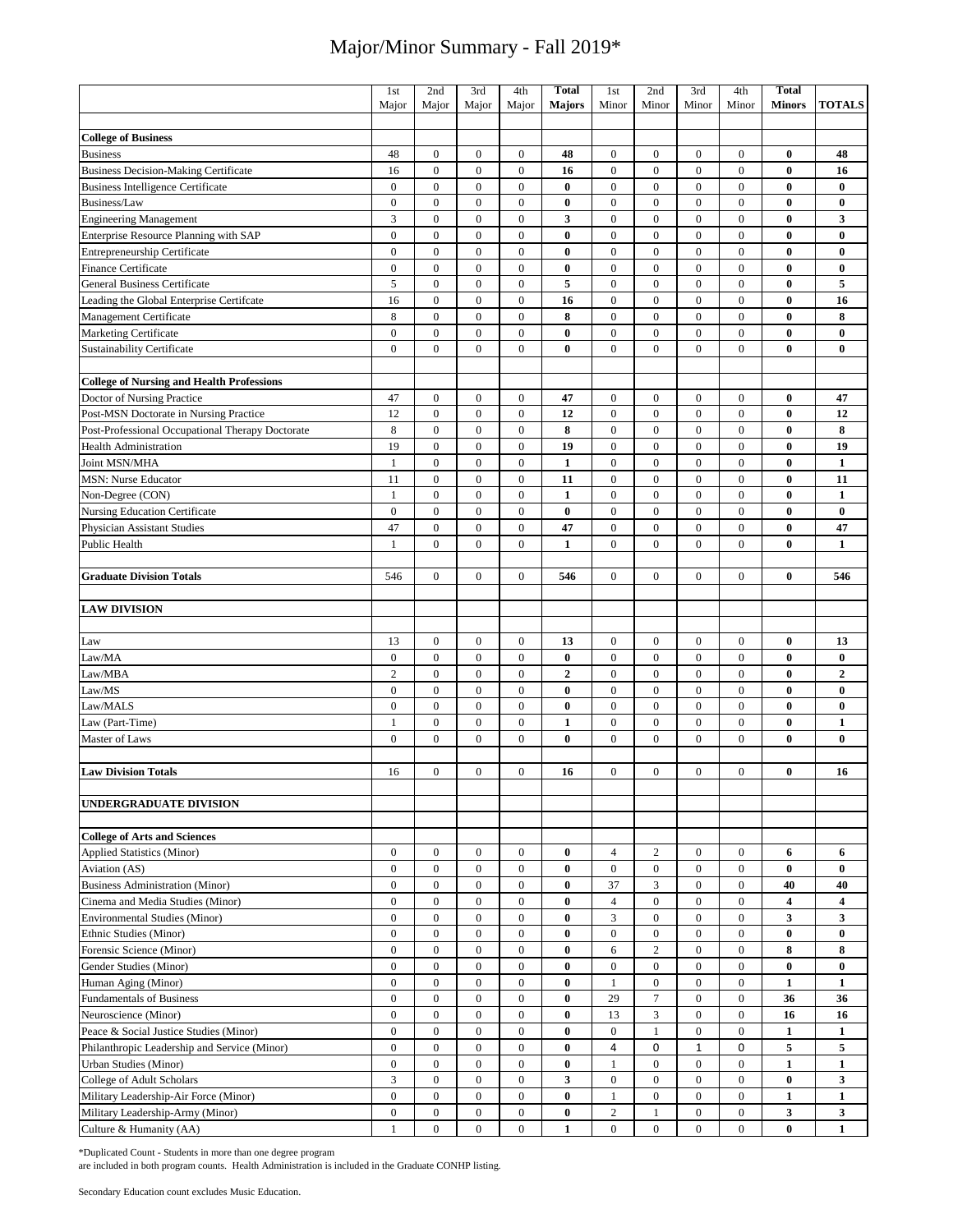|                                                          | 1st                                | 2nd                                | 3rd              | 4th              | <b>Total</b>            | 1st                    | 2nd                            | 3rd              | 4th              | <b>Total</b>               |                  |
|----------------------------------------------------------|------------------------------------|------------------------------------|------------------|------------------|-------------------------|------------------------|--------------------------------|------------------|------------------|----------------------------|------------------|
|                                                          | Major                              | Major                              | Major            | Major            | <b>Majors</b>           | Minor                  | Minor                          | Minor            | Minor            | <b>Minors</b>              | <b>TOTALS</b>    |
| Social and Behavioral Science (AA)                       | 1                                  | $\overline{0}$                     | $\boldsymbol{0}$ | $\bf{0}$         | 1                       | $\mathbf{0}$           | $\mathbf{0}$                   | $\mathbf{0}$     | $\mathbf{0}$     | $\bf{0}$                   | 1                |
| Professional Studies (Minor)                             | $\boldsymbol{0}$                   | $\boldsymbol{0}$                   | $\boldsymbol{0}$ | $\boldsymbol{0}$ | $\bf{0}$                | $\boldsymbol{0}$       | $\mathbf{0}$                   | $\mathbf{0}$     | $\overline{0}$   | $\bf{0}$                   | $\bf{0}$         |
| <b>Actuarial Science</b>                                 | 27                                 | $\mathbf{1}$                       | $\boldsymbol{0}$ | $\boldsymbol{0}$ | 28                      | $\mathbf{1}$           | $\boldsymbol{0}$               | $\boldsymbol{0}$ | $\boldsymbol{0}$ | $\mathbf{1}$               | 29               |
| <b>American Studies</b>                                  | $\bf{0}$                           | $\boldsymbol{0}$                   | $\boldsymbol{0}$ | $\boldsymbol{0}$ | $\bf{0}$                | $\boldsymbol{0}$       | $\boldsymbol{0}$               | $\boldsymbol{0}$ | $\boldsymbol{0}$ | $\bf{0}$                   | $\bf{0}$         |
| Art                                                      | 34                                 | 9                                  | $\boldsymbol{0}$ | $\bf{0}$         | 43                      | 12                     | 3                              | $\mathbf{1}$     | $\bf{0}$         | 16                         | 59               |
| Biology                                                  | 151                                | 18                                 | $\boldsymbol{0}$ | $\boldsymbol{0}$ | 169                     | 14                     | 5                              | $\boldsymbol{0}$ | $\mathbf{0}$     | 19                         | 188              |
| Human Biology (Minor)                                    | $\overline{0}$                     | $\overline{0}$                     | $\boldsymbol{0}$ | $\boldsymbol{0}$ | $\bf{0}$                | 33                     | $\overline{2}$                 | $\overline{4}$   | $\overline{0}$   | 39                         | 39               |
| Chemistry                                                | 40                                 | 40                                 | $\boldsymbol{0}$ | $\boldsymbol{0}$ | 80                      | 71                     | 9                              | $\mathbf{1}$     | $\bf{0}$         | 81                         | 161              |
|                                                          | 20                                 | $\boldsymbol{0}$                   | $\boldsymbol{0}$ | $\boldsymbol{0}$ | 20                      | $\boldsymbol{0}$       | $\boldsymbol{0}$               | $\boldsymbol{0}$ | $\boldsymbol{0}$ | $\bf{0}$                   | 20               |
| Biochemistry                                             |                                    |                                    |                  |                  |                         |                        |                                |                  |                  |                            |                  |
| Communication                                            | 53                                 | 11                                 | $\boldsymbol{0}$ | $\boldsymbol{0}$ | 64                      | 38                     | $\sqrt{6}$                     | $\mathbf{1}$     | $\boldsymbol{0}$ | 45                         | 109              |
| Digital Media                                            | 25                                 | $\mathbf{1}$                       | $\boldsymbol{0}$ | $\boldsymbol{0}$ | 26                      | $\overline{4}$         | $\boldsymbol{0}$               | $\boldsymbol{0}$ | $\mathbf{0}$     | $\overline{\mathbf{4}}$    | 30               |
| Journalism (Minor)                                       | $\boldsymbol{0}$                   | $\boldsymbol{0}$                   | $\boldsymbol{0}$ | $\boldsymbol{0}$ | $\bf{0}$                | $\sqrt{2}$             | $\mathbf{1}$                   | $\boldsymbol{0}$ | $\boldsymbol{0}$ | $\mathbf{3}$               | 3                |
| <b>Public Relations (Minor)</b>                          | $\boldsymbol{0}$                   | $\boldsymbol{0}$                   | $\boldsymbol{0}$ | $\boldsymbol{0}$ | $\bf{0}$                | $\overline{c}$         | $\boldsymbol{0}$               | $\boldsymbol{0}$ | $\boldsymbol{0}$ | $\boldsymbol{2}$           | $\mathbf 2$      |
| Computer Science                                         | 86                                 | 12                                 | $\boldsymbol{0}$ | $\boldsymbol{0}$ | 98                      | 17                     | $\sqrt{2}$                     | $\boldsymbol{0}$ | $\boldsymbol{0}$ | 19                         | 117              |
| Data Science                                             | 14                                 | $\mathbf{1}$                       | $\mathbf{1}$     | $\boldsymbol{0}$ | 16                      | $\boldsymbol{0}$       | $\boldsymbol{0}$               | $\boldsymbol{0}$ | $\overline{0}$   | $\bf{0}$                   | 16               |
| Economics                                                | 15                                 | 5                                  | $\boldsymbol{0}$ | $\boldsymbol{0}$ | 20                      | 11                     | $\sqrt{2}$                     | $\mathbf{1}$     | $\mathbf{0}$     | 14                         | 34               |
| Economics & Computer Analysis                            | $\overline{0}$                     | $\mathbf{1}$                       | $\mathbf{0}$     | $\overline{0}$   | 1                       | $\boldsymbol{0}$       | $\boldsymbol{0}$               | $\boldsymbol{0}$ | $\overline{0}$   | $\bf{0}$                   | $\mathbf{1}$     |
| <b>Elementary Education</b>                              | 54                                 | 1                                  | $\boldsymbol{0}$ | $\boldsymbol{0}$ | 55                      | 6                      | $\boldsymbol{0}$               | $\boldsymbol{0}$ | $\boldsymbol{0}$ | 6                          | 61               |
| <b>Secondary Education</b>                               | $\overline{0}$                     | 71                                 | $\boldsymbol{0}$ | $\boldsymbol{0}$ | 71                      | $\boldsymbol{0}$       | $\mathbf{0}$                   | $\boldsymbol{0}$ | $\overline{0}$   | $\bf{0}$                   | 71               |
| Special Education (Minor)                                | $\mathbf{0}$                       | $\boldsymbol{0}$                   | $\boldsymbol{0}$ | $\overline{0}$   | $\bf{0}$                | 15                     | $\boldsymbol{0}$               | $\overline{0}$   | $\mathbf{0}$     | 15                         | 15               |
| English                                                  | 47                                 | $\overline{c}$                     | $\boldsymbol{0}$ | $\boldsymbol{0}$ | 49                      | $\overline{4}$         | $\boldsymbol{0}$               | $\boldsymbol{0}$ | $\mathbf{0}$     | $\overline{\mathbf{4}}$    | 53               |
| <b>Creative Writing</b>                                  | 21                                 | 3                                  | $\mathbf{1}$     | $\boldsymbol{0}$ | 25                      | $\,$ 8 $\,$            | $\boldsymbol{0}$               | $\mathbf{1}$     | $\boldsymbol{0}$ | $\boldsymbol{9}$           | 34               |
| Professional Writing                                     | $\overline{0}$                     | 3                                  | $\mathbf{0}$     | $\overline{0}$   | 3                       | 3                      | $\boldsymbol{0}$               | $\boldsymbol{0}$ | $\overline{0}$   | $\mathbf{3}$               | 6                |
| <b>TESOL</b> (Minor)                                     | $\mathbf{0}$                       | $\overline{0}$                     | $\mathbf{0}$     | $\mathbf{0}$     | $\bf{0}$                | 10                     | $\overline{4}$                 | $\mathbf{0}$     | $\mathbf{0}$     | 14                         | 14               |
| <b>Environmental Science</b>                             | 17                                 | $\overline{7}$                     | $\boldsymbol{0}$ | $\boldsymbol{0}$ | 24                      | $\boldsymbol{0}$       | $\boldsymbol{0}$               | $\boldsymbol{0}$ | $\overline{0}$   | $\bf{0}$                   | 24               |
| Exploratory (CAS)                                        | 71                                 | $\boldsymbol{0}$                   | $\boldsymbol{0}$ | $\boldsymbol{0}$ | 71                      | $\boldsymbol{0}$       | $\boldsymbol{0}$               | $\boldsymbol{0}$ | $\boldsymbol{0}$ | $\bf{0}$                   | 71               |
| Chinese (Minor)                                          | $\mathbf{0}$                       | $\overline{0}$                     | $\boldsymbol{0}$ | $\boldsymbol{0}$ | $\bf{0}$                | 11                     | 3                              | $\mathbf{1}$     | $\mathbf{0}$     | 15                         | 15               |
| Classics/Greek and Roman Studies                         | $\overline{4}$                     | 5                                  | $\boldsymbol{0}$ | $\boldsymbol{0}$ | 9                       | 6                      | $\sqrt{2}$                     | $\mathbf{0}$     | $\mathbf{0}$     | 8                          | 17               |
| French                                                   | $\overline{7}$                     | 14                                 | $\boldsymbol{0}$ | $\boldsymbol{0}$ | 21                      | 16                     | $\boldsymbol{0}$               | $\boldsymbol{0}$ | $\boldsymbol{0}$ | 16                         | 37               |
| German                                                   | 9                                  | 13                                 | $\boldsymbol{0}$ | $\boldsymbol{0}$ | 22                      | 19                     | $\overline{4}$                 | $\boldsymbol{0}$ | $\mathbf{0}$     | 23                         | 45               |
| Hebrew                                                   | $\overline{0}$                     | $\boldsymbol{0}$                   | $\boldsymbol{0}$ | $\boldsymbol{0}$ | $\bf{0}$                | $\mathbf{1}$           | $\boldsymbol{0}$               | $\boldsymbol{0}$ | $\boldsymbol{0}$ | $\mathbf{1}$               | $\mathbf{1}$     |
| Japanese (Minor)                                         | $\boldsymbol{0}$                   | $\boldsymbol{0}$                   | $\boldsymbol{0}$ | $\boldsymbol{0}$ | $\bf{0}$                | 12                     | $\mathbf{1}$                   | $\boldsymbol{0}$ | $\boldsymbol{0}$ | 13                         | 13               |
| Spanish                                                  | 8                                  | 30                                 | $\mathbf{1}$     | $\boldsymbol{0}$ | 39                      | 70                     | 6                              | $\boldsymbol{0}$ | $\mathbf{0}$     | 76                         | 115              |
| Geography                                                | 17                                 | 6                                  | $\boldsymbol{0}$ | $\boldsymbol{0}$ | 23                      | 5                      | $\mathbf{1}$                   | $\boldsymbol{0}$ | $\overline{0}$   | 6                          | 29               |
| Geographic Information Systems (Minor)                   | $\boldsymbol{0}$                   | $\boldsymbol{0}$                   | $\boldsymbol{0}$ | $\boldsymbol{0}$ | $\bf{0}$                | $\overline{4}$         | $\overline{4}$                 | $\boldsymbol{0}$ | $\boldsymbol{0}$ | 8                          | 8                |
| Meteorology                                              | 81                                 | $\mathbf{1}$                       | $\boldsymbol{0}$ | $\boldsymbol{0}$ | 82                      | 3                      | $\boldsymbol{0}$               | $\boldsymbol{0}$ | $\boldsymbol{0}$ | $\overline{\mathbf{3}}$    | 85               |
| History                                                  | 41                                 | $\overline{c}$                     | $\boldsymbol{0}$ | $\boldsymbol{0}$ | 43                      | 11                     | $\boldsymbol{0}$               | $\boldsymbol{0}$ | $\mathbf{0}$     | 11                         | 54               |
| Humanities (Complimentary Major)                         | $\overline{0}$                     | 13                                 | $\sqrt{2}$       | $\boldsymbol{0}$ | 15                      | 13                     | 12                             | $\boldsymbol{0}$ | $\boldsymbol{0}$ | 25                         | 40               |
| Individualized (CAS)                                     | 16                                 | $\overline{c}$                     | $\boldsymbol{0}$ | $\boldsymbol{0}$ | 18                      | 5                      | $\mathbf{1}$                   | $\boldsymbol{0}$ | $\boldsymbol{0}$ | 6                          | 24               |
| Chinese & Japanese Studies                               | 12                                 | $\tau$                             | $\boldsymbol{0}$ | $\boldsymbol{0}$ | 19                      | $\mathbf{1}$           | $\mathbf{1}$                   | $\boldsymbol{0}$ | $\overline{0}$   | $\overline{2}$             | 21               |
| Global Service                                           | $\overline{4}$                     | $\overline{4}$                     | $\sqrt{2}$       | $\boldsymbol{0}$ | 10                      | $\boldsymbol{0}$       | $\boldsymbol{0}$               | $\boldsymbol{0}$ | $\overline{0}$   | $\bf{0}$                   | 10               |
| International Economics & Cultural Affairs               | 7                                  |                                    | $\boldsymbol{0}$ | $\bf{0}$         | 13                      | 0                      | $\boldsymbol{0}$               | $\boldsymbol{0}$ | $\bf{0}$         | $\bf{0}$                   | 13               |
|                                                          | $\boldsymbol{0}$                   | 6<br>$\boldsymbol{0}$              | $\boldsymbol{0}$ | $\boldsymbol{0}$ | $\bf{0}$                | $\boldsymbol{0}$       | $\boldsymbol{0}$               | $\boldsymbol{0}$ | $\boldsymbol{0}$ | $\bf{0}$                   | $\bf{0}$         |
| Latin American/Latino Studies (Complimentary Major only) | $\overline{0}$                     | $\overline{0}$                     | $\boldsymbol{0}$ | $\boldsymbol{0}$ | $\bf{0}$                | $\boldsymbol{0}$       | $\boldsymbol{0}$               | $\boldsymbol{0}$ | $\boldsymbol{0}$ | $\bf{0}$                   | $\bf{0}$         |
| Middle East Studies (Minor)                              |                                    |                                    | $\boldsymbol{0}$ | $\boldsymbol{0}$ |                         |                        | $\boldsymbol{7}$               | $\mathfrak{Z}$   | $\boldsymbol{0}$ | 102                        |                  |
| Mathematics                                              | 28<br>8                            | 11                                 | $\boldsymbol{0}$ | $\boldsymbol{0}$ | 39                      | 92<br>$\boldsymbol{0}$ |                                | $\boldsymbol{0}$ | $\boldsymbol{0}$ | $\bf{0}$                   | 141              |
| <b>Statistics</b><br>Music                               | 24                                 | 3<br>5                             | $\boldsymbol{0}$ | $\boldsymbol{0}$ | 11<br>29                | 21                     | $\boldsymbol{0}$<br>$\sqrt{2}$ | $\boldsymbol{0}$ | $\boldsymbol{0}$ | 23                         | 11<br>52         |
| Music Education                                          | 30                                 | $\mathbf{1}$                       | $\boldsymbol{0}$ | $\boldsymbol{0}$ | 31                      | $\boldsymbol{0}$       | $\boldsymbol{0}$               | $\boldsymbol{0}$ | $\boldsymbol{0}$ | $\bf{0}$                   | 31               |
| Music: Church                                            | $\overline{0}$                     | $\boldsymbol{0}$                   | $\boldsymbol{0}$ | $\boldsymbol{0}$ | $\bf{0}$                | $\boldsymbol{0}$       | $\boldsymbol{0}$               | $\boldsymbol{0}$ | $\overline{0}$   | $\bf{0}$                   | $\bf{0}$         |
|                                                          | $\boldsymbol{0}$                   | $\boldsymbol{0}$                   | $\boldsymbol{0}$ | $\boldsymbol{0}$ | $\bf{0}$                | $\boldsymbol{0}$       | $\boldsymbol{0}$               | $\boldsymbol{0}$ | $\boldsymbol{0}$ | $\bf{0}$                   | $\bf{0}$         |
| Church Music, Organ                                      | $\overline{0}$                     | $\overline{0}$                     | $\boldsymbol{0}$ | $\boldsymbol{0}$ | $\bf{0}$                | $\boldsymbol{0}$       | $\boldsymbol{0}$               | $\boldsymbol{0}$ | $\boldsymbol{0}$ | $\bf{0}$                   | $\bf{0}$         |
| Church Music, Voice                                      |                                    |                                    |                  |                  |                         |                        |                                |                  |                  |                            |                  |
| Music: Composition                                       | $\boldsymbol{2}$                   | $\boldsymbol{0}$                   | $\boldsymbol{0}$ | $\boldsymbol{0}$ | $\boldsymbol{2}$        | $\boldsymbol{0}$       | $\boldsymbol{0}$               | $\boldsymbol{0}$ | $\boldsymbol{0}$ | $\bf{0}$                   | $\boldsymbol{2}$ |
| Music: Performance                                       | 3                                  | $\boldsymbol{0}$                   | $\boldsymbol{0}$ | $\boldsymbol{0}$ | 3                       | $\boldsymbol{0}$       | $\boldsymbol{0}$               | $\boldsymbol{0}$ | $\boldsymbol{0}$ | $\bf{0}$                   | 3                |
| Music Therapy                                            | $\boldsymbol{0}$<br>$\overline{0}$ | $\boldsymbol{0}$<br>$\overline{4}$ | $\boldsymbol{0}$ | $\boldsymbol{0}$ | $\bf{0}$                | $\boldsymbol{0}$       | $\boldsymbol{0}$               | $\boldsymbol{0}$ | $\boldsymbol{0}$ | $\bf{0}$<br>$\overline{7}$ | $\bf{0}$         |
| Philosophy                                               |                                    |                                    | $\boldsymbol{0}$ | $\boldsymbol{0}$ | $\overline{\mathbf{4}}$ | $\overline{4}$         | $\overline{3}$                 | $\boldsymbol{0}$ | $\mathbf{0}$     |                            | 11               |
| Ethics and Moral Philosophy (Minor)                      | $\boldsymbol{0}$                   | $\boldsymbol{0}$                   | $\boldsymbol{0}$ | $\boldsymbol{0}$ | $\bf{0}$                | $\boldsymbol{0}$       | $\boldsymbol{0}$               | $\boldsymbol{0}$ | $\boldsymbol{0}$ | $\bf{0}$                   | $\bf{0}$         |
| History and Philosophy of Science (Minor)                | $\overline{0}$                     | $\boldsymbol{0}$                   | $\boldsymbol{0}$ | $\boldsymbol{0}$ | $\bf{0}$                | $\boldsymbol{0}$       | $\boldsymbol{0}$               | $\boldsymbol{0}$ | $\boldsymbol{0}$ | $\bf{0}$                   | $\bf{0}$         |
| History of Western Philosophy (Minor)                    | $\boldsymbol{0}$                   | $\boldsymbol{0}$                   | $\boldsymbol{0}$ | $\boldsymbol{0}$ | $\bf{0}$                | $\boldsymbol{0}$       | $\boldsymbol{0}$               | $\boldsymbol{0}$ | $\boldsymbol{0}$ | $\bf{0}$                   | $\bf{0}$         |
| Philsophy of Religion (Minor)                            | $\overline{0}$                     | $\boldsymbol{0}$                   | $\boldsymbol{0}$ | $\boldsymbol{0}$ | 0                       | $\boldsymbol{0}$       | $\boldsymbol{0}$               | $\boldsymbol{0}$ | $\boldsymbol{0}$ | $\bf{0}$                   | $\bf{0}$         |
| <b>Physical Education</b>                                | $\overline{c}$                     | $\boldsymbol{0}$                   | $\boldsymbol{0}$ | $\boldsymbol{0}$ | $\mathbf{2}$            | $\boldsymbol{0}$       | $\boldsymbol{0}$               | $\boldsymbol{0}$ | $\boldsymbol{0}$ | $\bf{0}$                   | $\boldsymbol{2}$ |
| PE: Exercise Science (Kinesiology: Exercise Science)     | 48                                 | $\boldsymbol{0}$                   | $\boldsymbol{0}$ | $\boldsymbol{0}$ | 48                      | $\overline{c}$         | $\boldsymbol{0}$               | $\boldsymbol{0}$ | $\boldsymbol{0}$ | $\overline{2}$             | 50               |
| PE: Sports Management (Kinesiology: Sports Management)   | 38                                 | 5                                  | $\boldsymbol{0}$ | $\boldsymbol{0}$ | 43                      | 6                      | $\boldsymbol{0}$               | $\boldsymbol{0}$ | $\boldsymbol{0}$ | 6                          | 49               |
| PE: Teacher Education                                    | 9                                  | $\overline{0}$                     | $\boldsymbol{0}$ | $\boldsymbol{0}$ | 9                       | $\boldsymbol{0}$       | $\boldsymbol{0}$               | $\mathbf{0}$     | $\mathbf{0}$     | $\bf{0}$                   | 9                |

\*Duplicated Count - Students in more than one degree program